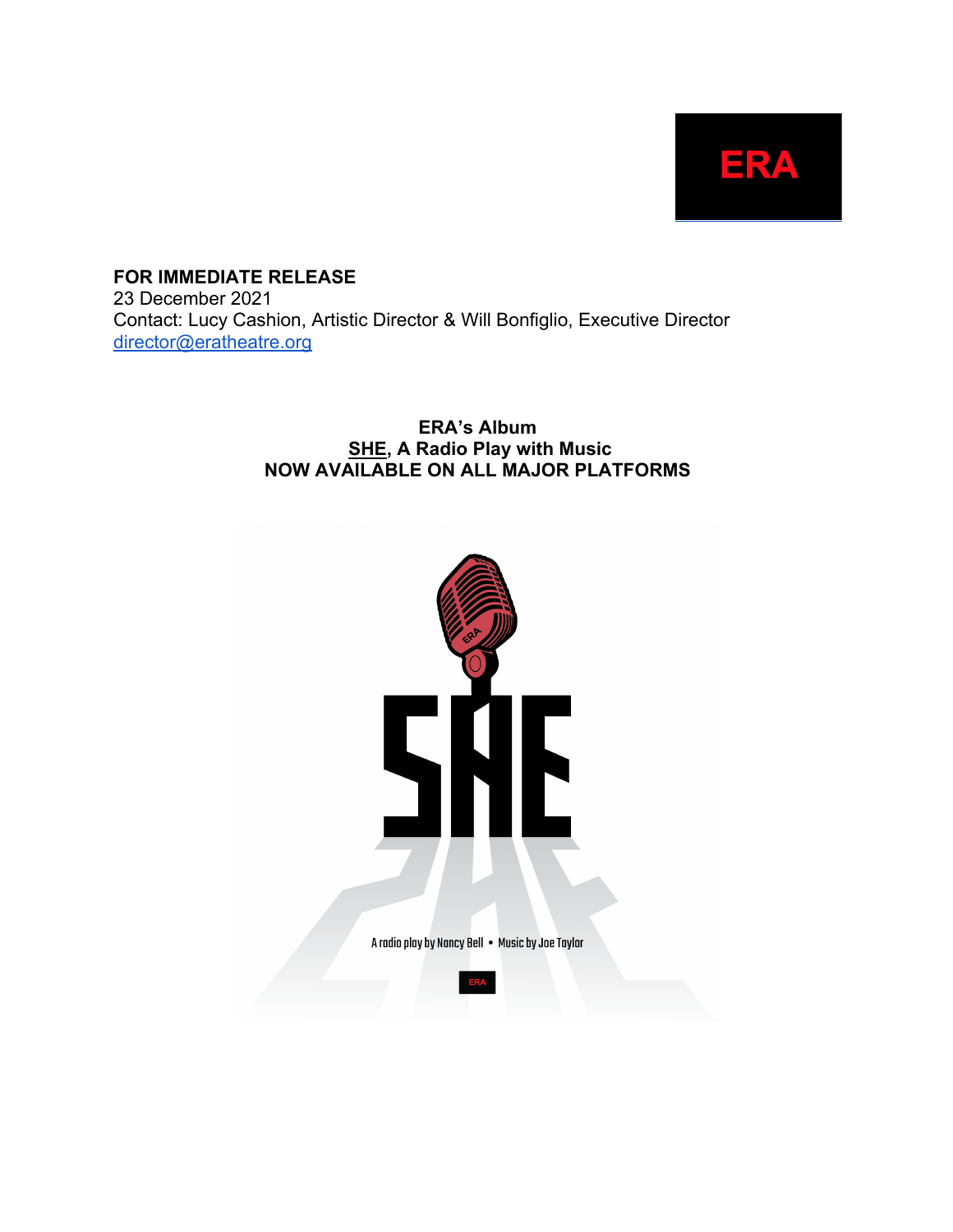## **Digital Album Purchase Information**

SHE is available for purchase as a digital album on:

- Bandcamp. Album price is \$10 USD. Additionally, all songs may be purchased individually for \$1 USD each. Purchases include unlimited streaming via the free Bandcamp app, plus high-quality download in MP3, FLAC and more.
- iTunes. Album price is \$9.99. Additionally all songs may be purchased individually for \$.99 each.

## **Album Streaming Information**

SHE is available to stream on all major platforms including on:

- Apple Music
- Amazon Music
- YouTube
- Spotify

# **About SHE**

SHE controls the radio station of the fascist regime in power. SHE's also the star of the broadcast. Her recording studio abounds with music and oysters. But in the nearby government camps full of misfits and would-be revolutionaries, only torture and starvation is thick on the ground.

Tonight, however, SHE's realm feels different. The bombs sound closer. Time moves faster. But SHE will finish her radio show, and it will be her finest. If executing every number in the broadcast means some people need to die, so be it; it is a small sacrifice. The citizens need her and she will not let them down.

In pre-COVID times, ERA commissioned playwright, lyricist, and actor Nancy Bell to develop a play. The pandemic began before our workshopping did, prompting us to develop the work into a radio play. We rehearsed outside or via online video chat. We created a recording studio spread throughout a living room, dining room, stairwell, and den. We separated the recording booths with clear shower curtain liners and peppered the house with air purifiers, which we'd turn on and off between takes. Everyone had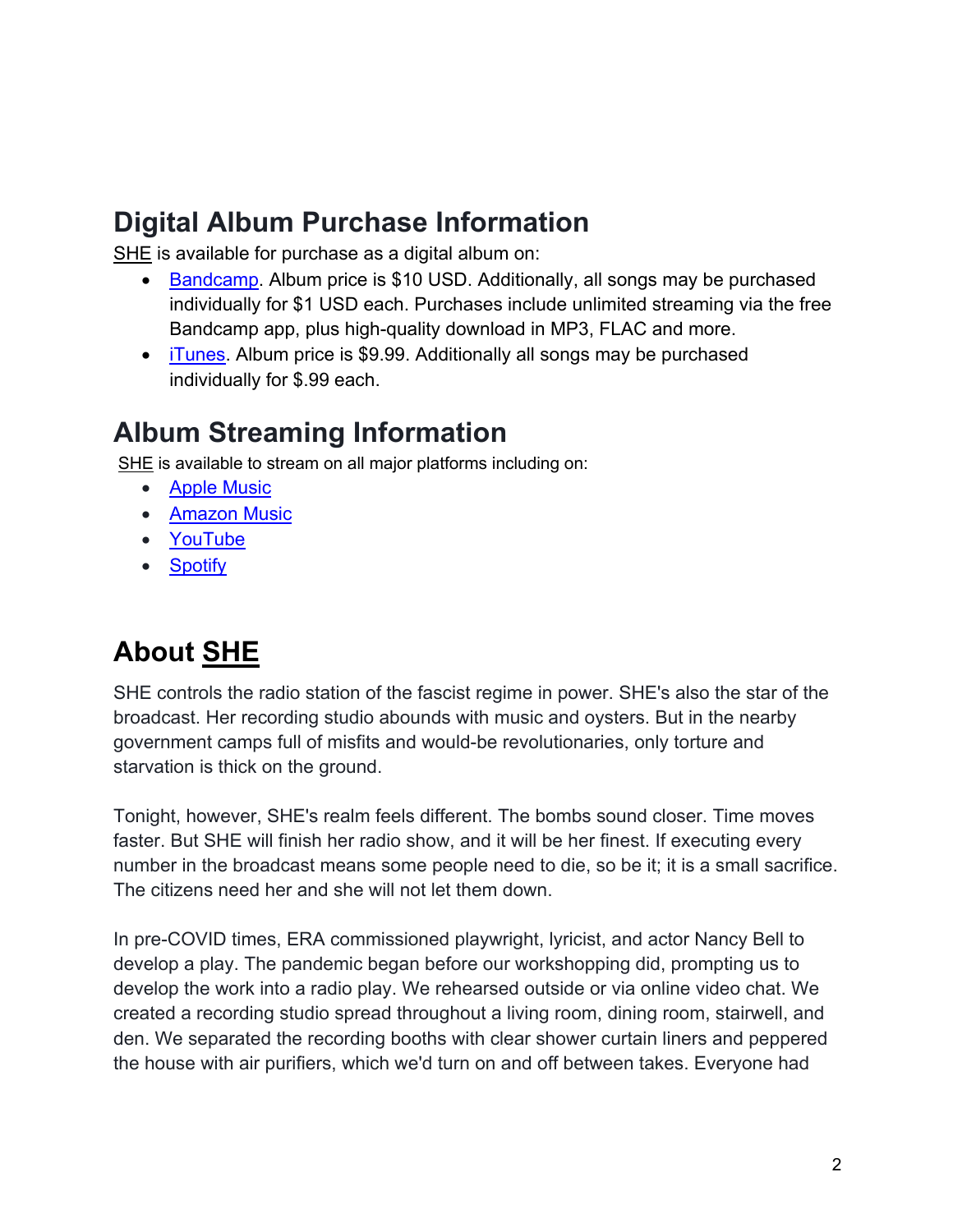their own pop filter and headphones. We'd only record a few actors at time, so scene partners acted with each other over time and space.

For more information, visit the 'SHE' about page on ERA's website.

## **Collaborators**

Written by Nancy Bell. Music composed by Joe Taylor. Lyrics by Nancy Bell.

Director: Lucy Cashion Stage Manager: Miranda Jagels Félix Assistant Stage Manager & Apprentice: Spencer Lawton Recording Engineers: Joe Taylor & David Beeman Mixing & Mastering: David Beeman Production Managers: Will Bonfiglio, Lucy Cashion, & Joe Taylor Artwork: Martin Brief

with

| Nancy BellSHE                      |                                                           |
|------------------------------------|-----------------------------------------------------------|
| Will BonfiglioNils (the brother)   |                                                           |
|                                    |                                                           |
|                                    | Alicen MoserGIRL (the wandering spirit of SHE as a child) |
| Mitch EaglesMichel (the loyal one) |                                                           |
|                                    | Joe TaylorGeorge (the music director)                     |
|                                    | Anthony KramerMax (the back-up vocalist) & P.A. Voice     |
|                                    |                                                           |

SHE Vocals: Taylor Tveten Accordion: Jessica Adkins Violin: Wanda Becker & Kevin Buckley Guitar: Kevin Buckley Bass: Andy Hainz Saxophone & Clarinet: Matt McKeever Piano: Audrey Morris & Joe Taylor Percussion: Dustin Sholtes Trumpet: Ryan Torpea Foley: David Beeman, Lucy Cashion, & Joe Taylor